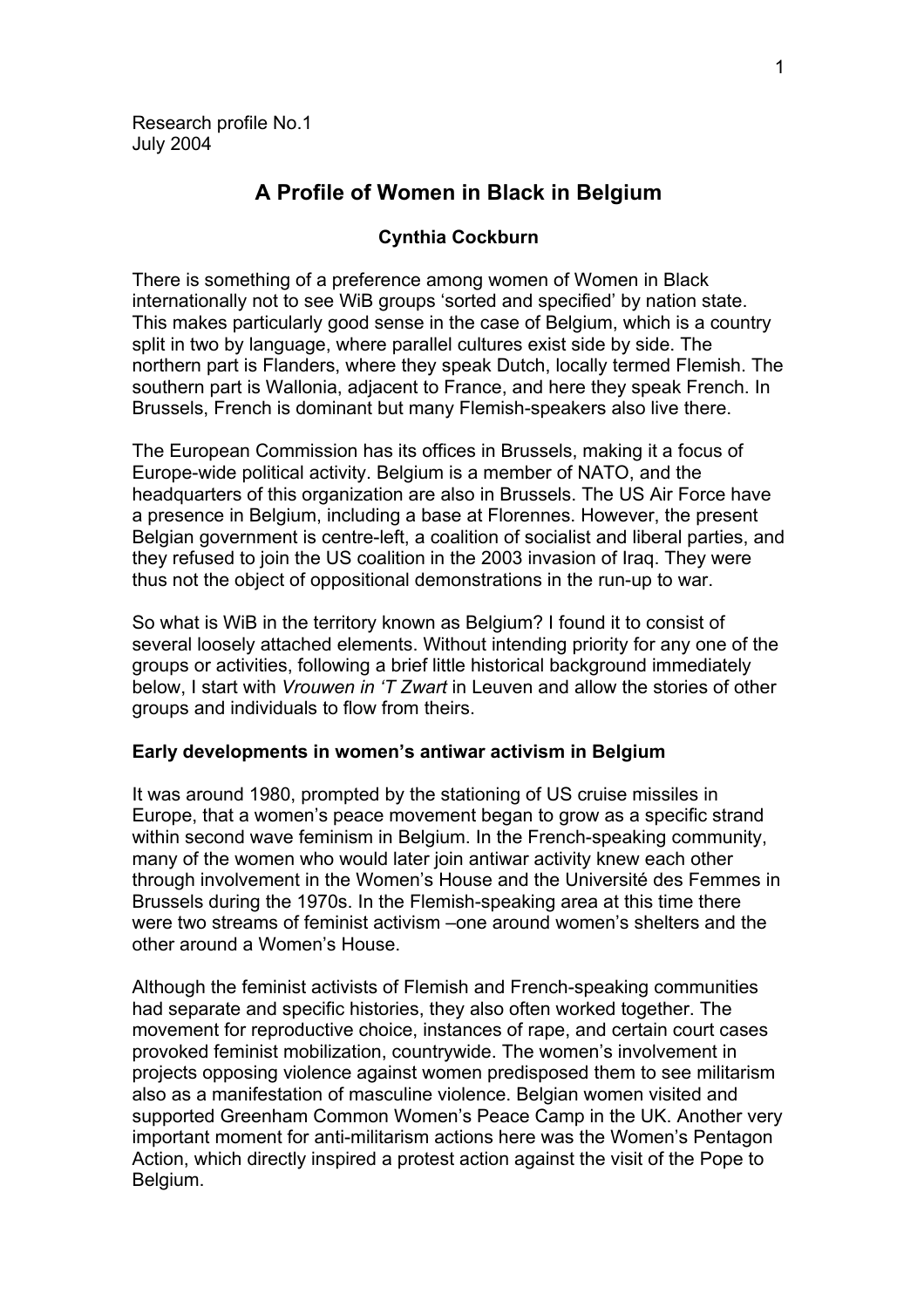In 1985 when it became known that US nuclear missiles were to be sited in Florennes, the women joined with other (mixed sex) peace groups to buy a nearby house as a base for actions, making over the top floor for women. There were by now numerous local women's groups opposing weapons and hastening the end of the Cold War. A big conference was organized on the theme 'women and peace'.

The 1990s would bring a new kind of war threat – starting with the Iraqi invasion of Kuwait and the ensuing Gulf War of 1991. 'At this moment,' Lieve Snellings told me, 'we thought it was time to work together as "women against war", and this is how we started a movement that in the French-speaking areas was called *Collectif Action Femmes* and in the Flemish areas *Vrouwen Aktie Kollectief*: *CAF-VAK'.* But language differences did not mean the two parts of the movement were totally segregated. Some women, such as Leen Vandamme and Annie Segers, were active in both CAF and VAK and would continue to sustain links between Women in Black groups in the two regions (see below). There was co-operation over major demonstrations in Brussels. Lieve Snellings, Edith Rubinstein and Fotoula Ioannidis, among others, were active in translating 'calls for action' and other materials between the two languages and into English.

The following year the former Yugoslavia began its descent into separatism and war. An aid convoy to Tuzla in Bosnia-Herzegovina was organized by women of both language communities. Later, there would be contacts and separate visits by both groups to Women in Black (*Zene u Crnom*) in Belgrade, among whom strong friendships were formed. Beginning to 'feel like WiB', the Belgian women now organized actions back home under that name. They specially respected WiB Belgrade's practice of maintaining strong links with women of Bosnian Muslim, Croatian and Kosovan Albanian identity that Serb politicians designated 'the enemy'. So multiculturalism and connectedness were, from the start, important to WiB in Belgium. 'The most important thing for us is to lend solidarity to the women in war areas,' Ria Convents told me. 'We send photos of our actions to let them know we're doing it. Bridge-building is what's important to us.'

## **The Leuven Women in Black vigil group:** *Vrouwen in 'T Zwart*

Currently, every Wednesday lunchtime, near the entrance to the City Hall of Leuven, an important university city in the Flemish-speaking area, you can see a group, usually of six women (maximum would be ten). They are standing in a *stille wake* – which means a vigil in silence, wearing black. This Leuven vigil, which includes Lieve and Ria, already mentioned above, is a close friendship group. Some of them, sharing the history I've described, have known each other for thirty years. After their half-hour demonstration, they will take their lunch-break together and then disperse back to work. Some are social workers, one is a lawyer, one works the night shift in a hospital casualty department.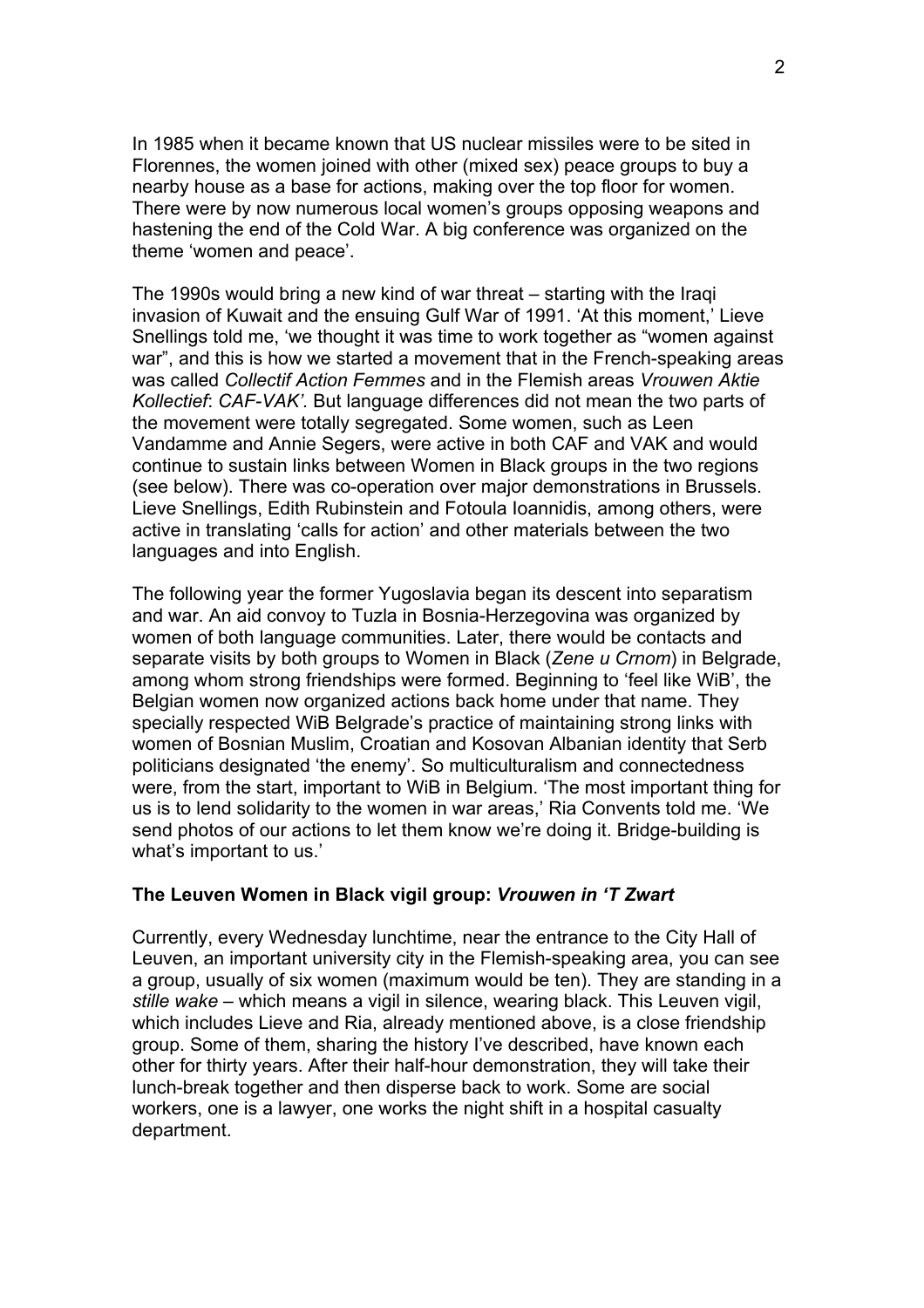This small vigil is rather consistent, in size, in composition and in their chosen action. They stood in this way for several years in the 1990s, but more recently have kept up the vigil continuously since November 2002. They hold two banners, written in Flemish. One says 'Women in Black, in anger and sorrow, against violence and war'. Others, added more recently, read 'In Solidarity with Palestinian AND Israeli Women', and 'It is very simple Mr.Sharon. Just end the Occupation'. They leaflet the passers-by with a specific message for the times, but they do so sparingly 'because photocopying is costly'. They do not hold meetings, aside from their shared lunch, a moment which has to serve both for friendship and planning. Some of them miss the deep political discussions of the 1980s – but time is simply lacking.

Although there are various 'women's' activities in Leuven, *Vrouwen in 'T Zwart* are the only feminist group of any kind in the town. There is mixed-sex, left anti-war activism in the Flemish-speaking area, with which they co-operate. There is however not much enthusiasm in the anti-war left for women-only activity. So Leuven WiB do feel deeply committed to their modest, regular action. They get satisfaction in being there, every Wednesday, come rain or shine.

There is also, as I found out, other kinds of work going on in the background to the WiB vigil, on other days of the week. I interviewed Ria and Lieve, both in the core group. The majority of *Vrouwen in 'T Zwart* are lesbians, specifically lesbian feminists. This is crucially important to the politics of the group. In one of their papers they write

Peace is only there when everybody has basic human rights, when there is no racism, homophobia, child and woman-molesting, or rape…war is an extreme enlargement of violence against children, women, people who are "different". (From 'What I can tell about the history of Women in Black Belgium - in fact Flemish part of the country', by Lieve Snellings, an article intended for a website. Undated.)

Lieve and Ria were among the earliest lesbians to come out publicly in Belgium, in the 1980s. Ria, who came out in the course of a TV programme, says, 'It was a struggle for lesbians in those days. We started in feminism and that made lesbianism possible for us… Most of us were middle and upper working-class women and we'd got an education, we weren't under-privileged. So it was lesbianism that gave me the first experience of being an outcast, a minority that wasn't accepted. This was my connection to oppressed people. I could say: "I know that!"'

As Ria stressed, above, one important on-going activity in the Leuven group is *solidarity work*, maintaining connections with women in areas subject to war. Ria says 'I work through friendship. I like concrete solidarity.' It's important to her that the significance of their small vigil is amplified by being one of maybe a couple of hundred WiB vigils in the world. Recently two members of the vigil visited Palestine and Israel. Specifically, though, they continue to maintain strong links with WiB in the former Yugoslavia (some of whom are likewise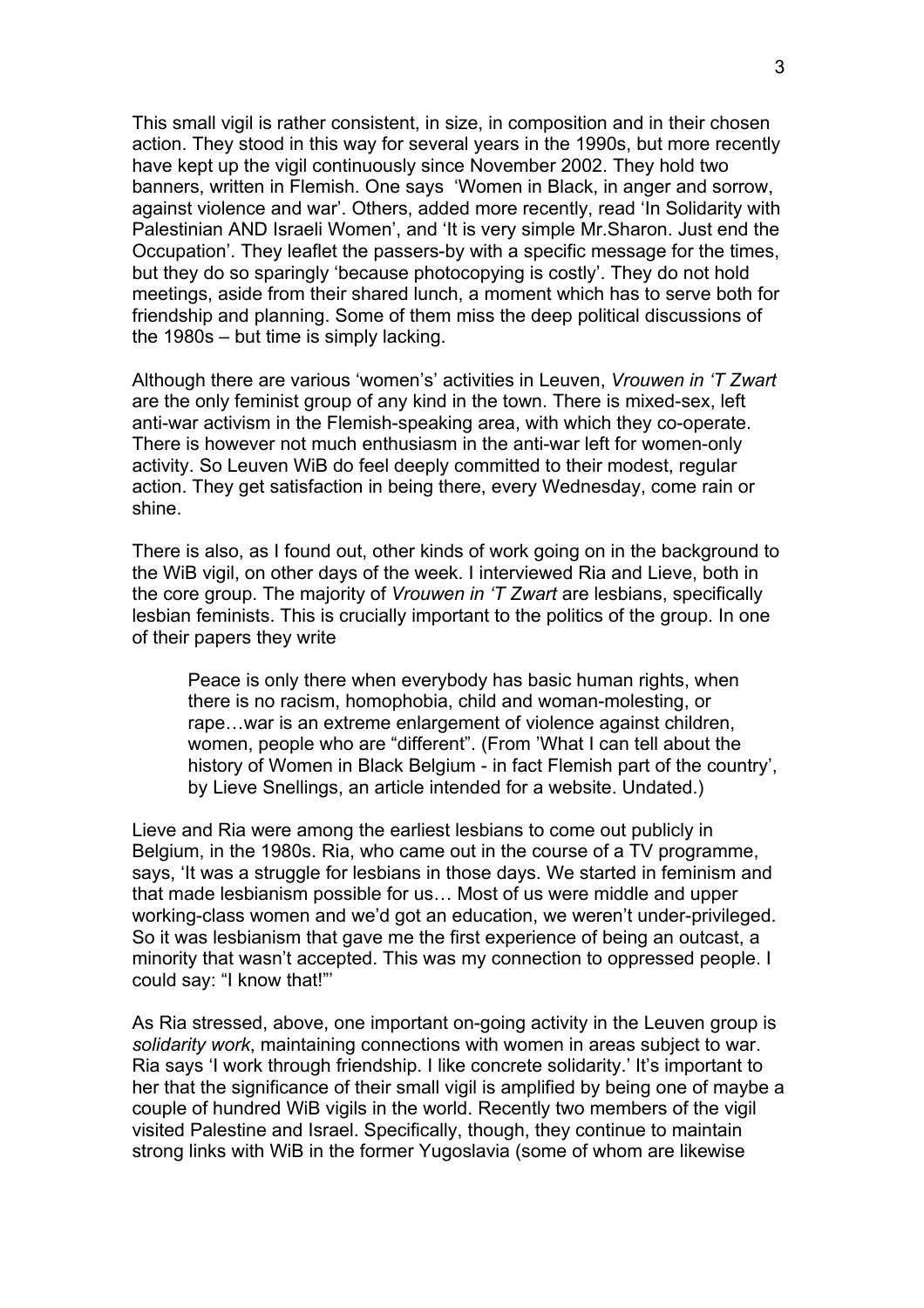politically-expressive lesbians). In 1996, on return from such a visit, the Leuven group made a theatre project, a play about women's lives in Bosnia.

A second important activity is *e-connection*. Lieve is an ace communicator, running numerous e-lists. One of the Flemish lists she moderates is for women anti-war activists in Belgium and Holland; one of the English lists is a kind of 'WiB international' list, serving as an important supplementary resource to the 'agreed' list moderated for international WiB by Yolanda Rouiller in Spain. Lieve is also a photographer and e-circulates many beautiful images that have a linking function between women around the world. 'When war is going on, it's something I can do,' she says.

## **The Women in Black Collective (***Collectif Femmes en Noir***), Brussels**

The *Collectif Femmes en Noir contre les Centres Fermés et les Expulsions*  (CFEN - protest group Women in Black against Closed Detention Centres and Expulsions) has a very different focus from that of the Leuven group. In fact they sometimes wonder whether the name 'Women in Black' is appropriate for what they do, which is to campaign around issues arising from immigration policy, fighting this political line of conduct and lending support to individual women asylum seekers. Several members had been involved in WiB demonstrations in support of the women of the former Yugoslavia, and they saw a continuity between that activism and their new project. Both were, after all, about the principles of peace and justice, the practice of solidarity with women affected by war and violence, and a critique of their government's policy.

CFEN is a group of six to eight women, all French-speaking, living in Brussels, connected by an e-mail listserv. They have no website. They fund their activities by a small monthly levy from each individual member. Before 1998 several had been members of a Collective of men and women protesting against the detention centres in which asylum seekers were confined 'as if they were criminals, though they have done nothing wrong'. There were some high profile cases of expulsion. In one instance a Nigerian woman, Semira Adamu, who had fled to Belgium and claimed asylum because she had been forced into an oppressive marriage in Nigeria, died by suffocation due to the violence of the security officers in their sixth attempt to expel her from the country. In the ensuing political scandal all protest groups expressed their indignation. But, as Fanny Filosof, an older feminist member of the group explained to me, the gender aspect, which was specifically the reason why Semira Adamu requested asylum in the first place, was seldom brought up, even in the media. We were saying:

These are acts that are specifically linked to gender. These are things that could only have happened to a woman. Sexual abuse, domestic violence, honour killings, forced marriage, excision, death by stoning and … are violent deeds which only affect women. We demand that these violent acts constitute valid criteria for granting asylum and be taken into consideration in the Geneva Convention.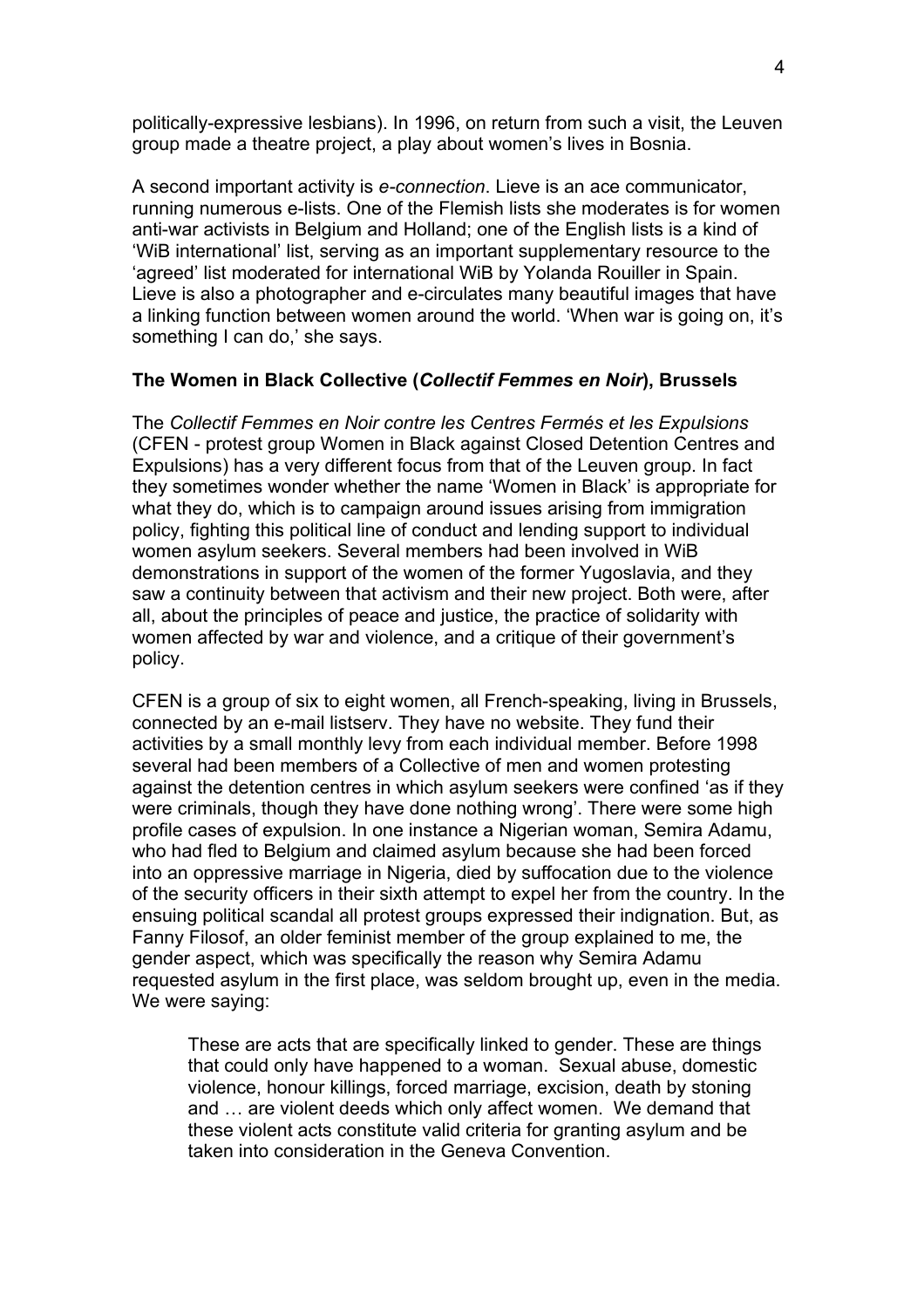They therefore formed their own women's group in 1998, calling it *Collectif Femmes en Noir contre les Centres Fermés et les Expulsions*. They got in touch with the women in the detention centres, sent them phone cards, tried to obtain help for them. As for the women living outside these detention centres, some awaiting papers, some living clandestinely, they assist them when dealing with their lawyers in order to obtain asylum rights or 'regularization' and means of living. They talk to female politicians and to NGO's (nongovernmental organizations) in search of support for them. They help them whenever possible – to find a place to stay. They encourage women to speak out about their experiences, including sexual abuse, when making a case for asylum.

Although CFEN is purely feminist, they join forces with all protest groups struggling against immigration policies in Belgium: press conferences, demonstrations in front of closed detention centres and the Office des Etrangers (the office concerned with foreign citizens in Belgium), making travellers aware of this issue in airports when asylum seekers are being expelled. Fanny says:

A woman may be a victim in her country. But when she takes the step of leaving and coming here, she becomes a resister, and she should be respected as such. These women are stronger than I am. I learn from each one.

Florence X is a younger member of the group, who came to feminism after the experience of a Trotskyist group. She finds this work important, challenging, 'very very difficult, so emotional'. Her Marxist analysis makes her acutely aware of the causes of refugee movements, including war. She knows about, but has not personally met, the *Vrouwen in 'T Zwart* in the Flemish-speaking area. She values the existence of Women in Black worldwide, with its focus on opposition to war. 'I'm glad to feel linked to them. I want both things. But I prefer our work which is practical, and somewhat discreet.' She sees CFEN as emphatically feminist. 'For me, if you're in FEN, you're feminist. It means recognizing male oppression and women's subordination. There's a history and a present of women that's different from men's. As a feminist you have to ask the feminist question, wherever you are, whoever you're up against. And being part of a collective, being active, that's a necessary condition of being feminist.'

The group uses a consciously feminist approach. They attach great value to creating a responsible work group, without hierarchy, with a consciousness of power, deciding things and learning together. They claim their action to be purely political and to be devoid of 'humanitarianism' - although they feel very close to women on a human level. They stress the 'universality of patriarchy' and hence assert equality between themselves and asylum-seeking women. They describe themselves as 'a collective of women with and without papers. Some women join our activities, others leave, then come back: we are a collective in movement.' They passionately oppose the 'chilly, egoistic and restrictive asylum policies' of Belgium and of Europe and are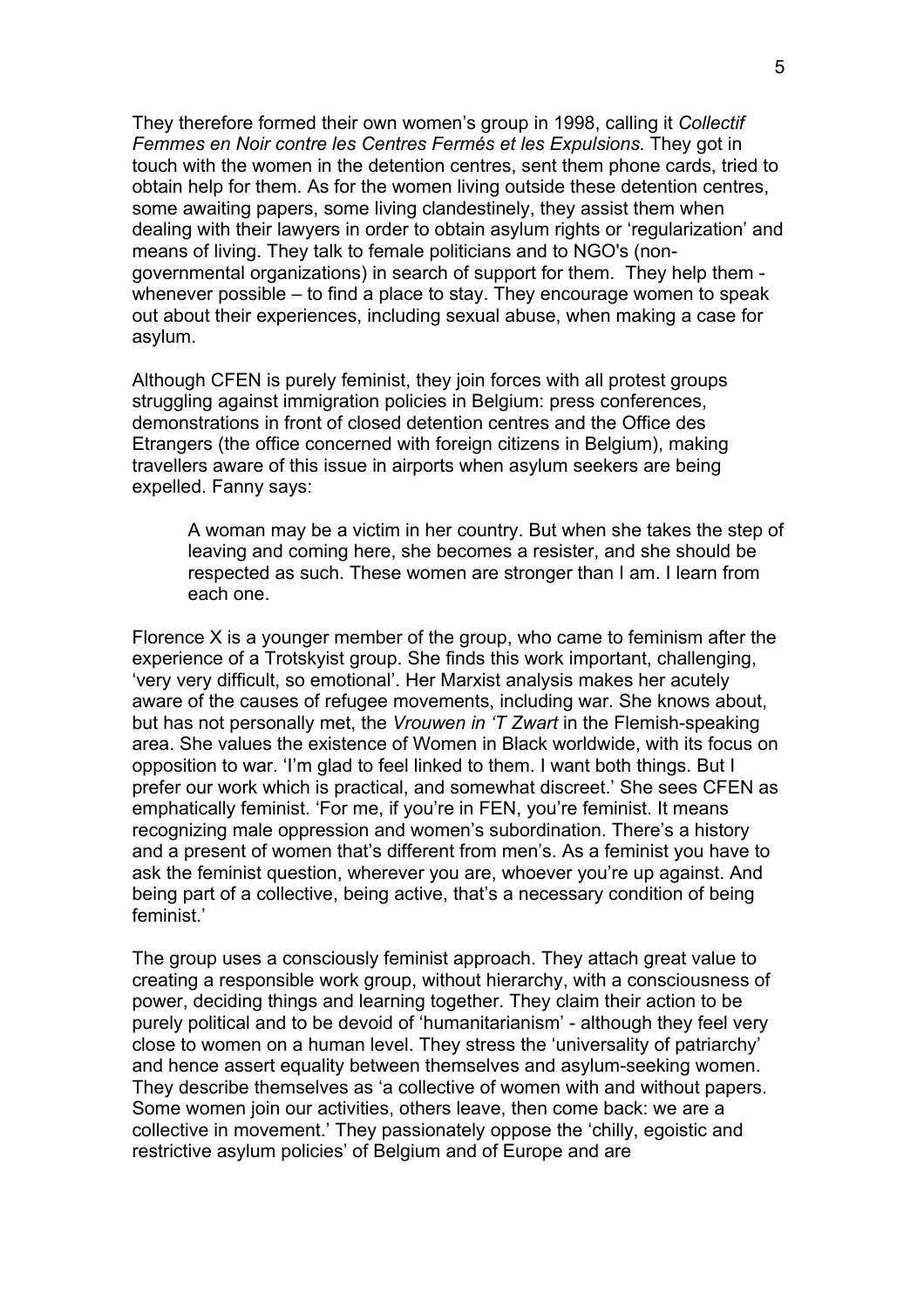revolted by a rich Europe that imprisons, expels, and regulates people in a miserly way, creating a host of clandestine women and men, prey to exploiters and other traffickers, while poor countries, adjacent to war zones, take in hundreds of thousands of refugees (from the booklet *Femmes en Migration: Femmes en Noir Contre les Centres Fermes et Contre les Expulsions.* Page11. My translation.)

Migrant women, say CFEN, have something to tell us about our own society as well as about theirs.

### **Other Women in Black activity in Brussels**

CFEN, then, has a rather particular focus. But there are also other Frenchspeaking women in Brussels who identify as *Femmes en Noir*, while varying in the extent to which this is a key factor in their lives. Although they do not have regular meetings or constitute 'a group', they, too derive from CAF/VAK and thus have a long history of activism. They are particularly important in the sense that when they organize, or share in organizing, demonstrations these take place in the capital city, Brussels, seat of the European Union and NATO, where they have high visibility and can directly challenge these and other international institutions. It's also important that they are there to link up with the many women who come to international women's movement events drawn to Brussels by the international and European institutions housed there.

During the wars in the former Yugoslavia, Edith Rubinstein and Marie-Françoise Ebel-Stewart, French-speakers of Brussels, like some of the Flemish-speakers, travelled to meet Women in Black in Belgrade. They were, as one of their leaflets put it, 'seduced by their intelligence and their philosophy'. (My translation.) On return, they urged the formation of a 'Women in Black' group in order to work for international recognition for the brave stance of WiB Belgrade, and to protect them against reprisals by the Milosevic regime. The emergent French-speaking and Brussels-based WiB group embraced the three principles modelled by WiB Belgrade: pacifism, feminism and anti-racist multiculturalism – a refusal to 'dehumanize the enemy', a wish to allow differences of identity and belief to co-exist. Along with Leuven WiB, the Brussels WiB, sponsored women from the former Yugoslavia and Israel/Palestine to attend and speak at demonstrations in Brussels. For periods of time they would be holding weekly vigils, a practice (as they put it) of 'visible silence'.

Since 11 September 2001 the focus of activism in Brussels has shifted to the actions of the USA and its allies in the 'war on terror', the intensifying Israel/Palestine conflict and the 2003 invasion of Iraq. When WiB or other women's actions on these themes have been organized in Brussels they have characteristically been effected by a loose partnership of Brussels feminist antimilitarists, drawing on the organizational resources of the Women's House (Association 29 rue Blanche, "Mouvement des Femmes"). Some of the key women involved in this informal network are Fotoula Ioannidis, Marie-Françoise Stewart-Ebel and Edith Rubinstein. Fotoula is the 'animatrice' of the Women's House. Marie-Françoise is administrator of an innovatory feminist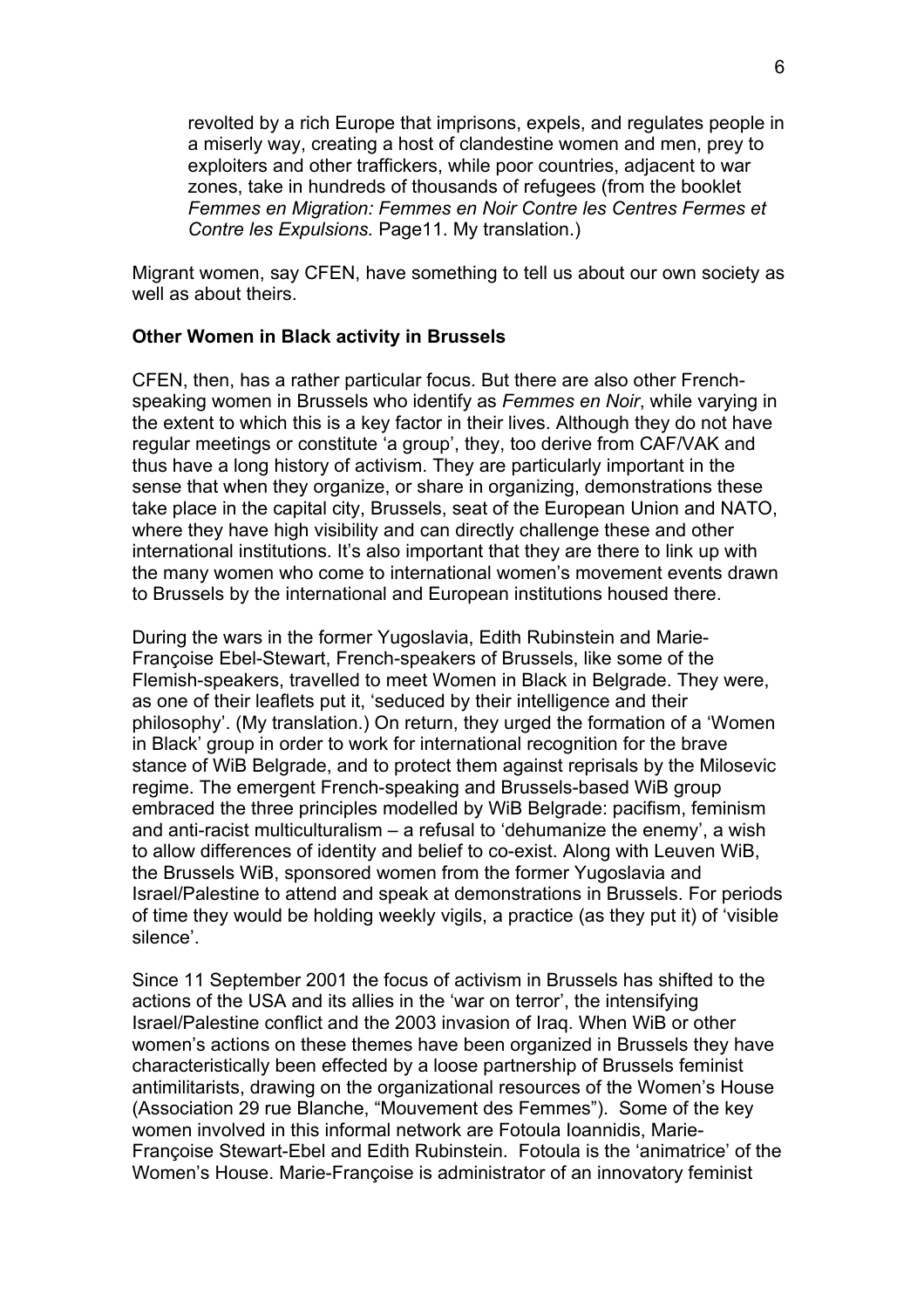project that trains women in new technologies, is very active in CFEN and has a long history in feminism in Brussels.

For Edith Rubinstein, WiB is a primary identity, and in turn she is important for WiB as an international network because she is not only an active member of the WiB international communications listserv but also the moderator of a French-language WiB listserv, she herself doing much of the translation of international material into French. She and Lieve are on each other's e-lists and convey information to and fro.

Edith tends to act as an individual, linked by friendship to other active women, but free to take her own initiatives, write her own leaflets and placards. She says

I do not believe in unanimity. We are all individuals. I only regret that no more people take initiatives on their own. I like the device: "do it!". I take individual initiatives but directed towards the community. My motto is more or less 'Think individually (for the collective) and act collectively'.

So as to to be clear, rather than speaking as 'we' in the plural, she always signs herself 'a' (singular) WiB, respecting the fact that others were not consulted although 'I feel they will not disapprove what I write and it is almost always the case'. In strong contrast to the group ethic of CFEN, she sees such scope for individual action as characteristic of WiB, and as one of its strengths.

Edith, like Fanny Filosof, is around 70 years of age, and shares with her thirty years of feminist experience dating back to the Women's House and the Université des Femmes (see above). As a long-time passionate left internationalist feminist, anti-capitalist, *alter-mondialiste* and eco-feminist, a deep believer in 'justice' and 'ethics', Edith gives these colourings to all she does as WiB. Her beliefs are visible in the leaflets, press statements and placards she continually authors. 'That's me,' she says.

Motherhood is fundamental to women's 'difference', Edith believes. She bases this belief on observation: women act first as mothers, and this gives them a tendency to pacifism. She thus dislikes hearing such a view stigmatised as 'essentialism'. She explains

Women *logically* (not naturally) become pacifists because they do not want their children, their sons, killed in a war…they do not want their sons to kill other mothers' sons. Just as you can be against prostitution as a feminist or a puritan, so you can value motherhood as a feminist antimilitarist or a nationalist. I'm glad women are altruistic, even if it's patriarchy that made us so. Men are not altruistic enough.

Edith tends to pessimism about the future and this leads her to a 'minimalist thought' about activism: 'I don't know if what I'm doing helps. But I'm sure that if I do nothing it certainly *will not* help.' Plus, she says, 'Doing something makes you feel better!'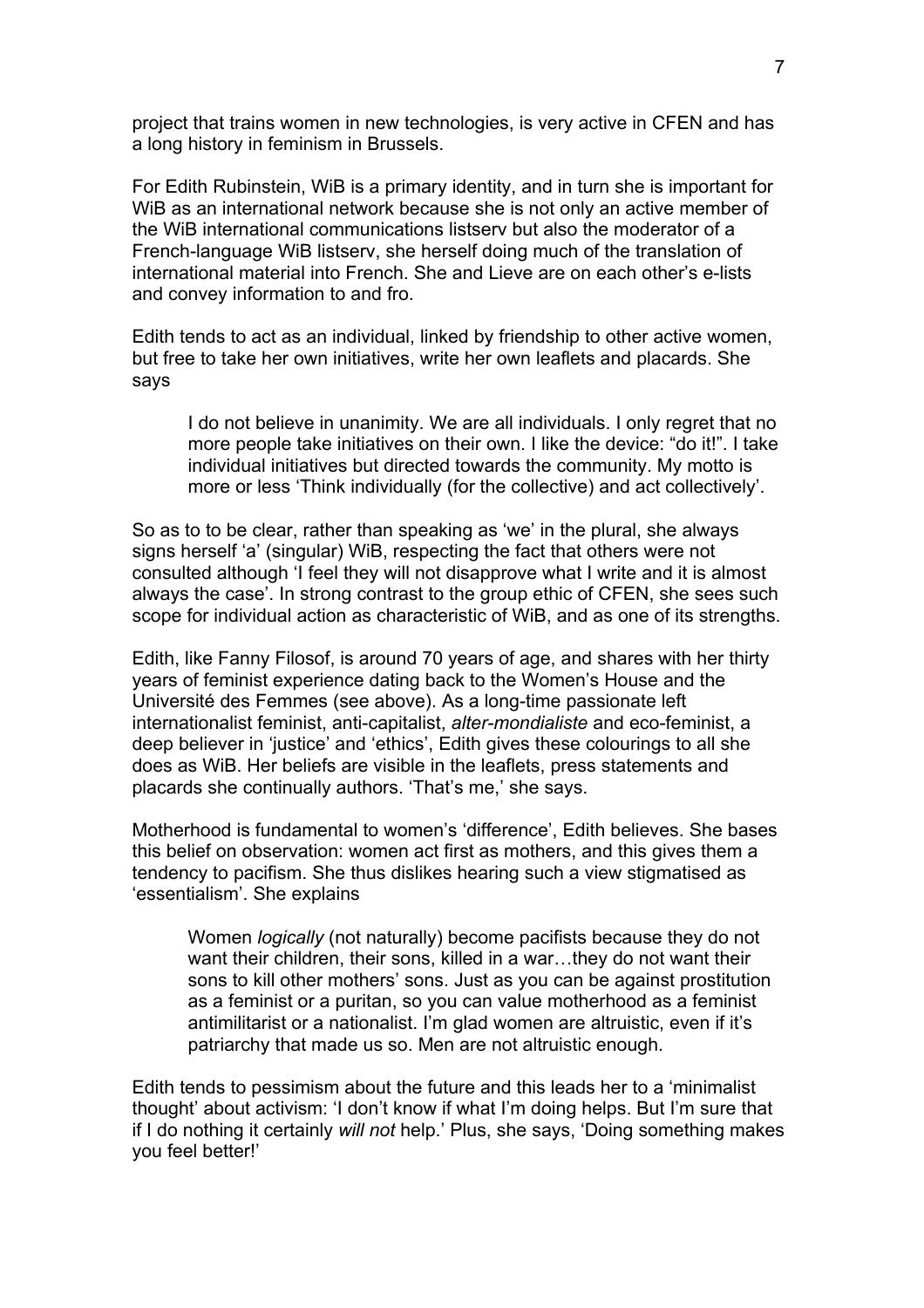### **A WiB group in Liège.**

There were at certain times, WiB vigils occurring in four or five cities in Belgium, in addition to Leuven and Brussels, but these appeared, at the time of my visit in January 2004, to have become inactive. A few weeks later however I was suddenly alerted to a new website, that of *Femmes en Noir* in Liège, a town in the French-speaking south-east of the country. The website indicates a classic WiB model of silent, non-violent vigils combined with solidarity work and bridge-building. They are strongly focused on an end to the Israeli Occupation of Palestine, and opposition to the war against Iraq. They specifically oppose rape, and also call for justice for the Rwandan people. The correspondent for this group is Dominique Dauby.

## **Things this visit to Belgium made me think about:**

*The problem of language.* Few French-speaking Belgians speak Flemish, and Flemish-speakers vary greatly in how well they speak French. Women who are fluent in both languages play a specially important part in giving country-wide coherence to women's anti-war organizing. In addition, international connectedness in WiB, generally, is easier if you are fluent in English. A reminder of this difficulty came from Fanny, who explained that she 'leaves international links to Marie-Françoise', by saying 'my English isn't that good'.

*The importance of lesbianism.* I saw clearly in Leuven how feminist lesbian identification can make for particularly strong friendship links, adds a special kind of energy to action and organization, and also makes for clarity about the connection between different kinds of marginalization and oppression, and between different expressions of violence. Marie-Françoise emphasized how important for her the role of lesbians in WiB Belgrade had been, 'enriching my theory and practice, I suppose, in the same way I'd seen some women being inspired by Marxism'.

*Violence as indivisible.* There was a clear expression here of the intrinsic connection between violence against women and the violence of war, especially in the work of CFEN. Fanny for instance says, 'The basis is feminism. We can't be just against war, we must oppose all violence. Against women, against children. Violence isn't only bombs.'

*How internationalism changes us.* It is the connections women have made outwards from Belgium to activists in other countries that many women say have motivated them most. Thus Marie-Françoise and Edith 'internationalized' their own political consciousness during ten years' activism in the European Forum of Socialist (later 'Left') Feminists (of which Lieve was also a member). The mould-breaking mass WiB action during the UN Fourth World Conference of Women in Beijing in 1995 is remembered by those who were there as an inspiring moment. The partnership with WiB Belgrade, and connection with Israeli/Palestinian women, has been formative for WiB women in both parts of Belgium.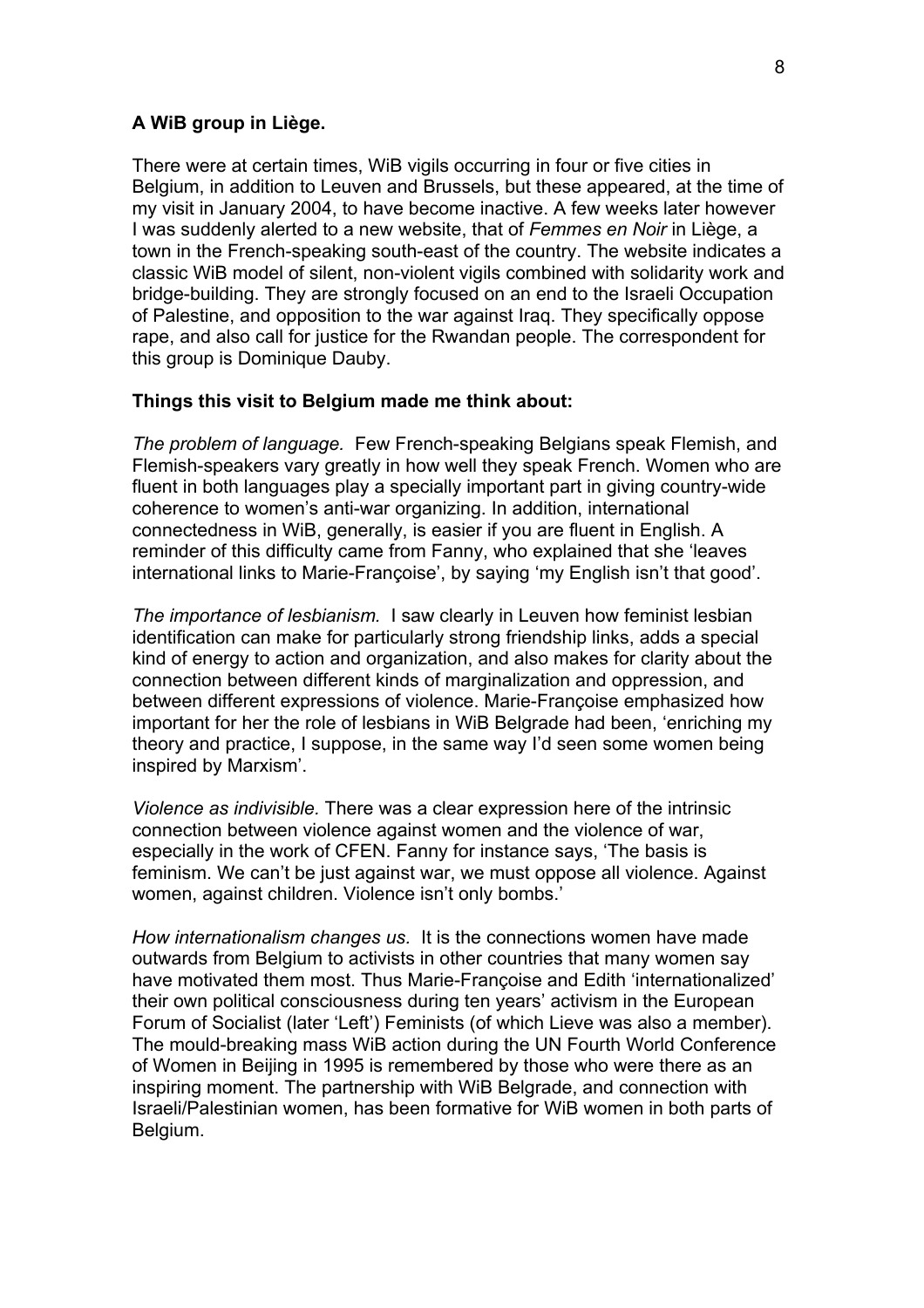*The co-existence of different feminisms.* Ria Convents, in Leuven, told me, 'For me there is a basic difference between women and men', something she saw as hinging on child bearing. And, as we saw, Edith Rubinstein combines with an unshakeable left/socialist feminism an even more explicit belief in women's orientation to pacifism, again deriving specifically from motherhood. The philosophies many see as constituting different and contrary feminisms can, it seems, be lived and experienced by any one individual as nonconflictual. Edith made the general comment that there are two kinds of feminism in Belgium, a Flemish one, close to those of the anglo-saxon countries and northern Europe, and a French one, closer to the rather distinctive feminism of France – but I had no chance to check out this perception with other women.

*Acceptance of different foci and processes under the name of Women in Black. Vrouwen in T'Zwart* and CFEN address distinctly different topics and work in distinctive ways, one a street vigil opposing war, the other a working group supporting asylum seekers. But both are membership groups with a high degree of coherence in comparison with the fragmented, but nonetheless important, activity of Edith, Fotoula and other French-speaking WiBs in Brussels. There is a thus high degree of tolerance among the activist women of different approaches to 'doing WiB'. Ria says 'I don't have the only truth!'

*Individual initiative versus group belonging.* Edith wrote to me 'WiBs are individuals who choose in all independence if they join a group or not'. Florence by contrast, reflecting on CFEN, said 'Being part of a collective… that's essential in being a feminist.' Both beliefs and both practices clearly exist within WiB Brussels. I wonder if this is characteristic of WiB in other countries and regions?

### **Contacts**

This profile is based on a three-day visit to 'Belgium' as part of the fieldwork for my current research project *Women Opposing War: Organization and Strategy in the International Movement of Women against Violence and Militarism*. During the visit I had interviews with Fanny Filosof, Florence X, Edith Rubinstein, Ria Convents and Lieve Snellings, some intermittent conversations with Marie-Françoise Stewart-Ebel and a brief encounter with Fotoula Ioannidis. Thanks to you all!

I returned a first draft of this Profile to everyone I had interviewed, and from many of them I received helpful comments and amendments, which I took account of in producing a second draft. This second draft was returned to everyone to see whether they would feel comfortable to have the profile put up on the WiB international website. It is now with their agreement that I go public with it. We hope it will interest WiB and other active women in other countries. 'Watch this space' for forthcoming profiles from Turkey, the USA and…..

Lieve Snellings: lieve.snellings@pandora.be Edith Rubinstein: edithrubinstein@tiscali.be

Marie-Françoise Stewart-Ebel: mf\_stewart\_ebel@hotmail.com